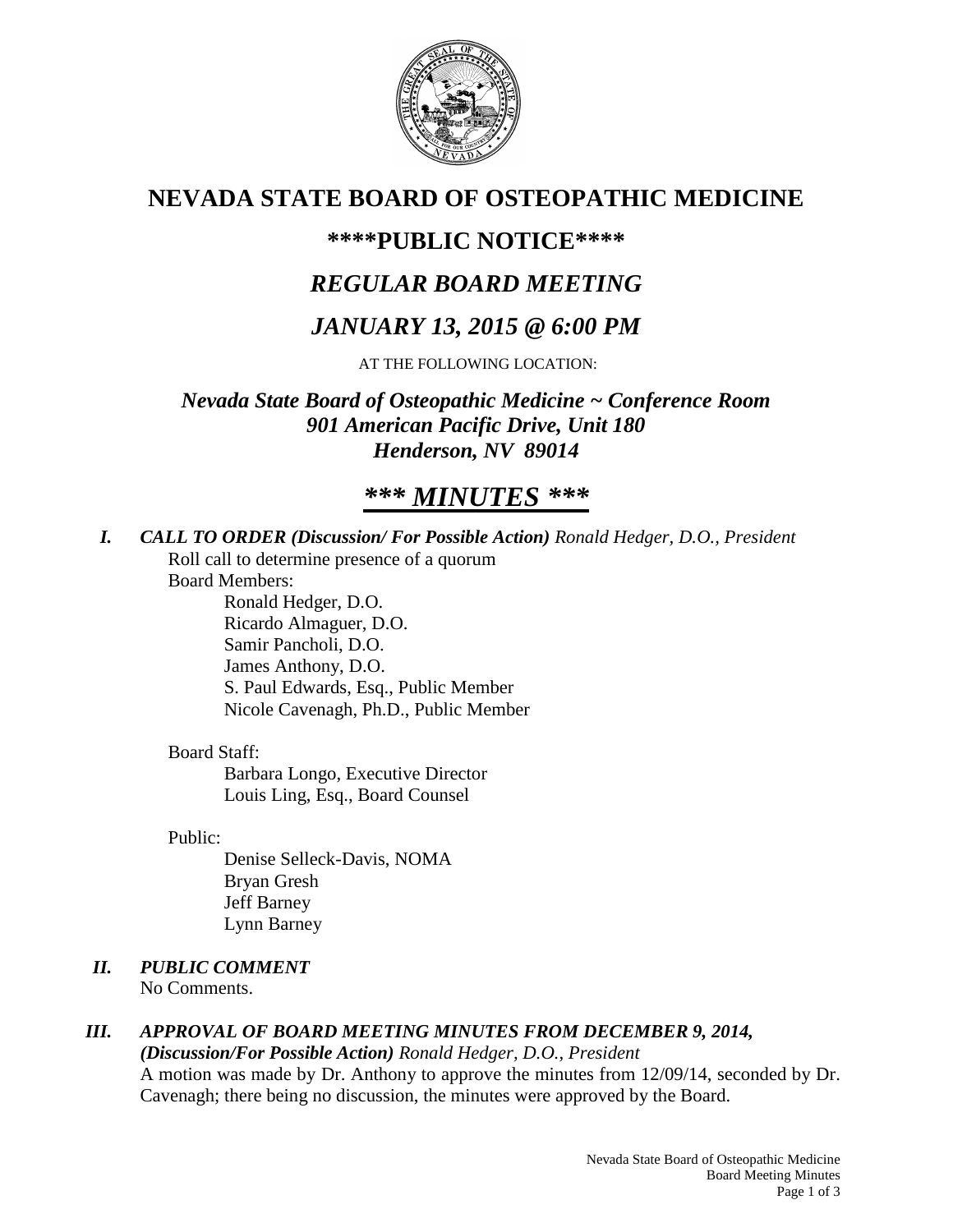## *IV. +CONSENT AGENDA TO GRANT LICENSURE FOR OSTEOPATHIC PHYSICIANS & PHYSICIAN ASSISTANTS (Discussion/ For Possible Action) Ronald Hedger, D.O., President*

Under this item the Board may consider the recommendations of the Executive Director and/or President to grant licensure to the below listed applicants. The Board may remove any applicant's name from the consent motion, but may not discuss the contents of the application for licensure without the applicant present following proper notice pursuant to the open meeting law.

Consent agenda to grant FULL LICENSURE to the following applicants:

#### **Physician Name Specialty**

Thomas Clay, D.O. – Endorsement Family Medicine Christine Hedderly, D.O. Emergency Medicine Leslie Hollingsworth, D.O. **OB/GYN** Mary Janikowski – Reinstatement Internal Medicine Jon Taveau, D.O. Neurosurgery

Morris Nguyen, PA-C None at this Time Tiffany Zins, PA-C Randall Yee, D.O.

**Physician Assistant Supervising Physician** 

A motion was made by Dr. Anthony to approve the above licensee, seconded by Dr. Cavenagh, there being no discussion; the license was approved by the Board.

## *V. CONSIDERATION/APPROVAL OF ORDER OF FULFILLMENT OF SETTLEMENT TERMS REGARDING FRANK POLIZZI, D.O., IBM RICARDO ALMAGUER, D.O., (Discussion/For Possible Action), Ronald Hedger, D.O., President*

Ms. Longo explained that Dr. Polizzi entered into a settlement agreement with the Board for failure to report a medical malpractice claim. Dr. Polizzi has now fulfilled the terms of his settlement agreement. A motion was made by Dr. Anthony to approve the order of fulfillment, seconded by Mr. Edwards, and approved by the Board. The IBM was recused from voting.

### *VI. CONSIDERATION/APPROVAL OF ORDER OF FULFILLMENT OF SETTLEMENT TERMS REGARDING CHARLES MOK, D.O., IBM NICOLE CAVENAGH, Ph.D., (Discussion/For Possible Action,. Ronald Hedger, D.O., President*

Ms. Longo explained that in Dr. Mok entered into a settlement agreement with the Board for failure to report a medical malpractice claim. Dr. Mok has now fulfilled the terms of his settlement agreement. A motion was made by Dr. Anthony to approve the order of fulfillment, seconded by Mr. Edwards, and approved by the Board. The IBM was recused from voting.

## *VII. EXECUTIVE DIRECTOR'S REPORT*

- a. Quick Books
- b. Licensing
- c. Lease Update the contract for our lease was approved today at the Board of Examiners meeting. As soon as we have the hard copies, then they will begin to get the work permits and hopefully start our build out. We are hoping to move no later than mid-March.